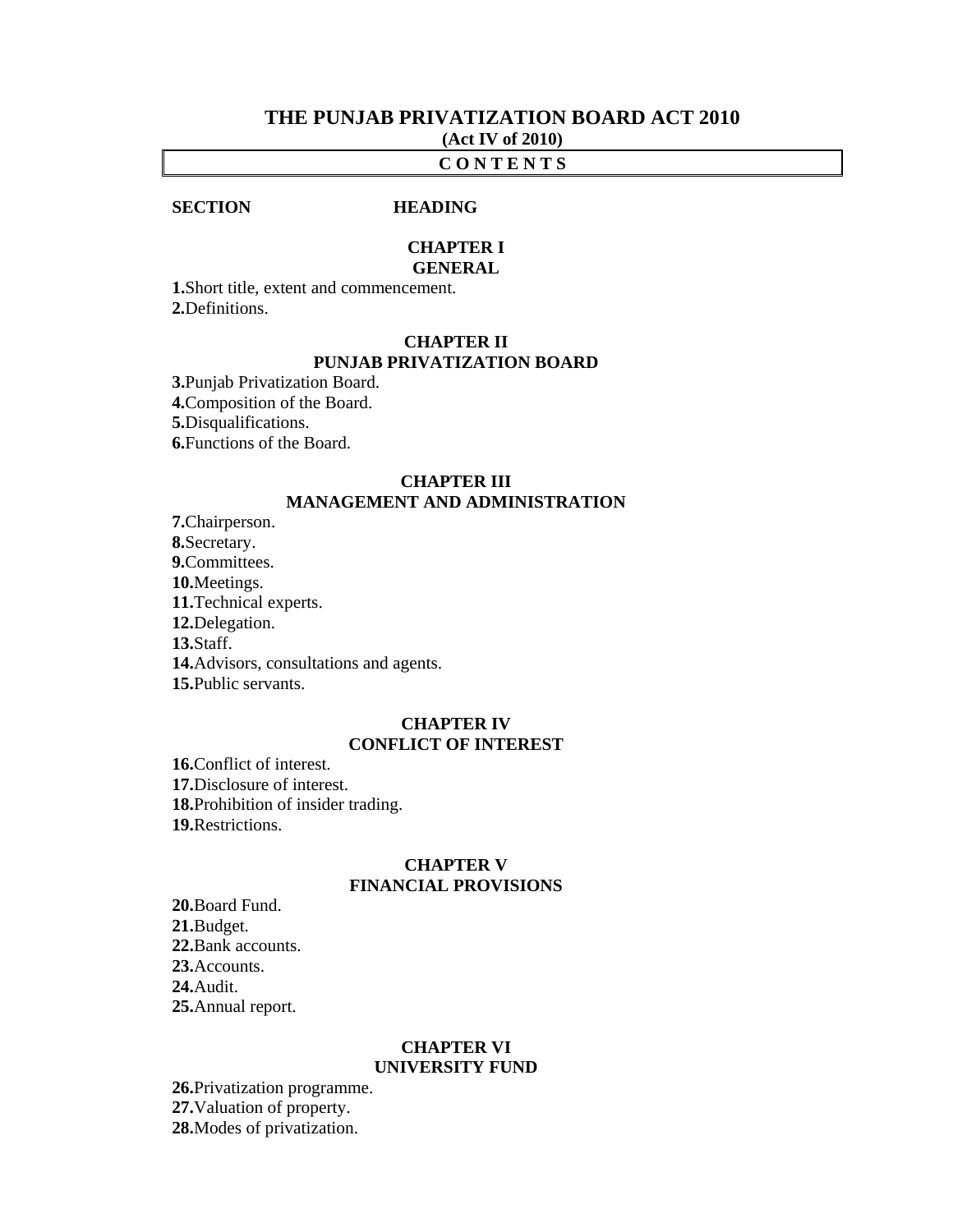**29.**Advertisement of privatization. **30.**Record of proceedings. **31.**Power to enter.

### **CHAPTER VII ADJUDICATION**

**32.**Jurisdiction of High Court. **33.**Procedure and power in criminal cases. **34.**Procedure and power in criminal cases. **35.**Transfer of cases. **36.**Offences and penalties. **37.**Appeal.

# **CHAPTER VIII REGULATORY AND OTHER PROVISIONS**

**38.**Extent of transfer of property. **39.**Directions by the Board. **40.**Information. **41.**Fidelity and immunity. **42.**Power to make rules. **43.**Power to make regulations. **44.**Support of the Government. **45.**Investigation. **46.**Removal of difficulties. **47.**Act to override other laws. **48.**Exemption from taxes.

# **1[1]THE PUNJAB PRIVATIZATION BOARD ACT 2010 (Act IV of 2010)**

[23 February 2010]

*An Act to provide for the establishment of the Privatization Board.* 

**Preamble.**– Whereas it is expedient to provide for the establishment of the Punjab Privatization Board for carrying out a competitive, fair and transparent process for effecting privatization of the properties of the Government and to provide for an expeditious mechanism to resolve disputes relating to privatization and to provide for ancillary matters;

It is enacted as follows:

### **CHAPTER I GENERAL**

**1.** Short title, extent and commencement. (1) This Act may be cited as the Punjab Privatization Board Act 2010.

- (2) It extends to whole of the Punjab.
- (3) It shall come into force at once.

**2. Definitions**.– In this Act–

 $\overline{a}$ 

(a) "Board" means the Punjab Privatization Board established under section 3;

**<sup>1[1]</sup>**This Act was passed by the Punjab Assembly on 18 February 2010; assented to by the Governor of the Punjab on 23 February 2010; and, was published in the Punjab Gazette (Extraordinary), dated 23 February 2010, pages 2137-46.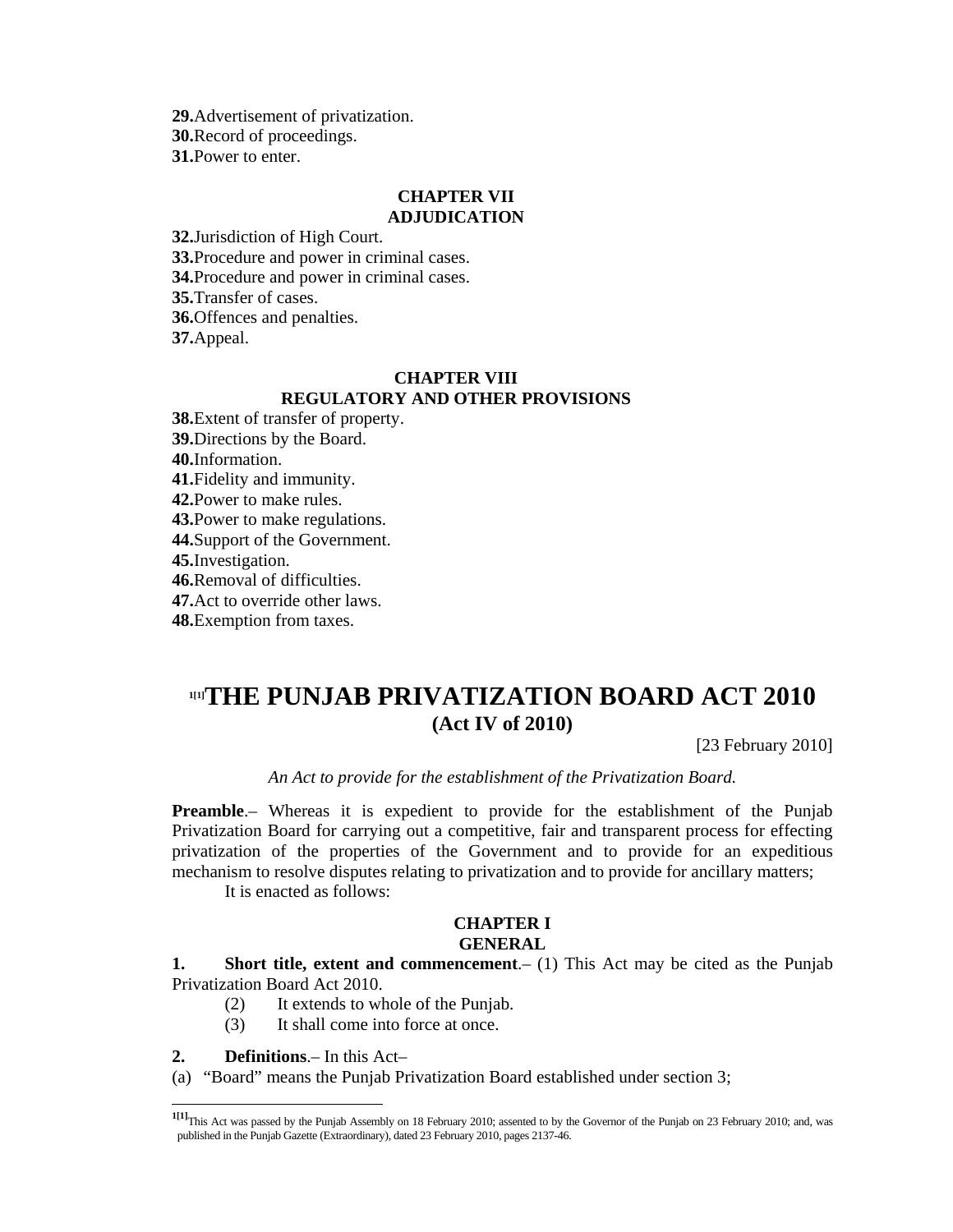(b) "Board Fund" means the Fund of the Board established under section 20;

(c) "Chairperson" means the Chairperson of the Board;

(d) "enterprise" means a company, a cooperative society or any other person;

 (e) "family" means a spouse, a parent, a grand parent, a sibling or an adopted sibling, a child or an adopted child, an uncle or an aunt, a maternal or paternal first cousin, or any of these relatives of the spouse;

(f) "financial year" means the year starting on the  $1<sup>st</sup>$  July and ending on  $30<sup>th</sup>$  June of each year;

(g) "Government" means the Government of the Punjab;

(h) "member" means a member of the Board;

 (i) "person" includes an individual, partnership, trust, company, association of persons, body corporate, body of individuals, whether or not having separate legal entity, other than the Government;

(j) "prescribed" means prescribed by the rules or the regulations;

 (k) "privatization" includes a transaction by virtue of which any property, right, interest, concession, or management thereof or any enterprise, wholly or partially, owned by the Government, is transferred to any person under the provisions of the Act;

 (l) "property" means a property owned by the Government and includes any right, title or interest in property, movable or immovable, and in whole or in part, or any instruments of production or any enterprise, wholly or partially, owned by the Government;

(m) "regulations" means the regulations framed under section 43;

(n) "rules" means the rules made under section 42;

(o) "Secretary" means the Secretary of the Board; and

 (p) "staff" means an employee of the Board and includes a deputationist, advisor, consultant, auditor, and a contract employee.

# **CHAPTER II**

# **PUNJAB PRIVATIZATION BOARD**

**3. Punjab Privatization Board**.– (1) The Government shall, by notification in the Gazette, establish a Board, to be called the Punjab Privatization Board.

 (2) The Board shall be a body corporate having perpetual succession and a common seal, with power, subject to the provisions of this Act, to enter into agreement, acquire, hold, manage, and dispose of property, and to sue and be sued in its name.

 (3) The principal office of the Board shall be at Lahore, but the Board may establish its regional offices at such other places in the Punjab as it may consider necessary for the accomplishment of the objectives of this Act.

**4. Composition of the Board**.– (1) The Board shall consist of the Chairperson and the following members:-

(a) Two members of the Provincial Assembly of the Punjab nominated by the Government;

(b) Senior Member, Board of Revenue of the Government;

(c) Chairman Planning and Development Board of the Government;

(d) Member (Colonies), Board of Revenue of the Government;

(e) Secretary to the Government, Finance Department;

(f) Secretary to the Government, Industries Department;

(g) Managing Director, Bank of Punjab; and

(h) Secretary of the Board (Member/Secretary).

 (2) The Chairperson may, with the prior approval of the Government, co-opt any other person as member either for a particular meeting or purpose, or for a specified period.

(3) The nominated members shall serve during the pleasure of the Government.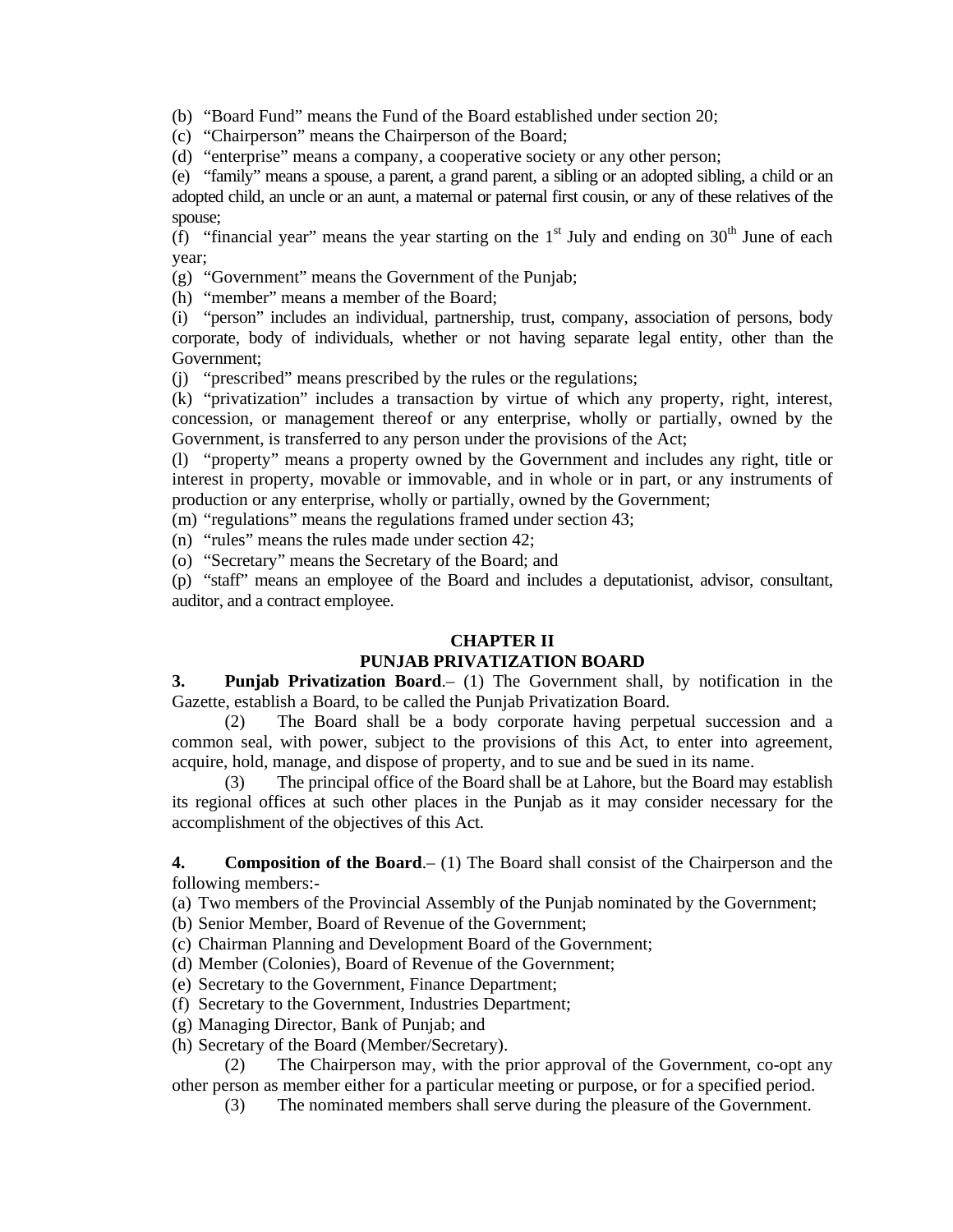(4) A member, other than an ex-officio member, may resign from his office by a notice in writing to the Government and his seat shall fall vacant on the acceptance of the resignation.

(5) The members may receive such fees and allowances as may be prescribed.

 (6) A member shall not, directly or indirectly, receive any profit from his position as the member except such fee, allowances and other expenses incurred by him in the performance of his duties as may be prescribed.

**5. Disqualifications**.– No person shall be appointed or shall continue as the Chairperson, Secretary or member, if he–

(a) has been convicted of an offence involving moral turpitude; or

(b) has been found guilty of misconduct; or

(c) has been declared to be of unsound mind by a competent Court; or

(d) has been or is adjudged as undischarged insolvent; or

 (e) is incapable of discharging his duties by reason of physical or mental infirmity and has been so declared by a Special Medical Board appointed by the Government; or

 (f) is an employee or member of the staff of the Board other than the Chairperson, and the Secretary; or

 (g) fails to disclose any conflict of interest at or within the time provided for such disclosure by or under this Act or contravenes any of the provisions of this Act; or

(h) stands disqualified by the order of the Court to hold any public office; or

 (i) is or has been at any time disqualified for employment in, or dismissed from, the service of Pakistan or the service of any Provincial Government or a body or authority under the Provincial or Federal Government; or

(j) fails to attend more than three consecutive meetings of the Board without leave.

# **6. Functions of the Board**.– (1) The Board shall–

(a) recommend privatization policy guidelines to the Government;

(b) prepare for the approval of the Government a comprehensive privatization programme;

 (c) plan, manage, coordinate, implement, and control the privatization programme approved by the Government;

 (d) provide overall directions for the implementation of the privatization related activities including restructuring, deregulation, and post-privatization matters in the sectors designated by the Government;

(e) take operational decisions on matters pertaining to the privatization;

 (f) issue directions and instructions for the management of a business, commercial or industrial undertaking falling within the purview of the privatization programme approved by the Government;

(g) publicize the activities of the privatization programme;

(h) approve the reserve and base price of the assets and properties to be privatized;

(i) determine, with the prior approval of the Government, the final price of the property;

 (j) envisage, approve and take decisions and perform all acts to implement the pre-privatization restructuring, labour rehabilitation, and severance schemes, and all other related matters as approved by the Government;

 (k) appoint advisors, consultants, valuators, actuaries, lawyers, auditors, and such other staff as may be necessary for the discharge of its functions under this Act, and determine the terms and conditions of such appointments;

 (l) perform such other functions as may be incidental to carrying out the privatization programme;

 (m) approve the budget estimates, the audited accounts, and the annual report of the Board in accordance with the provisions of this Act, the rules and the regulations;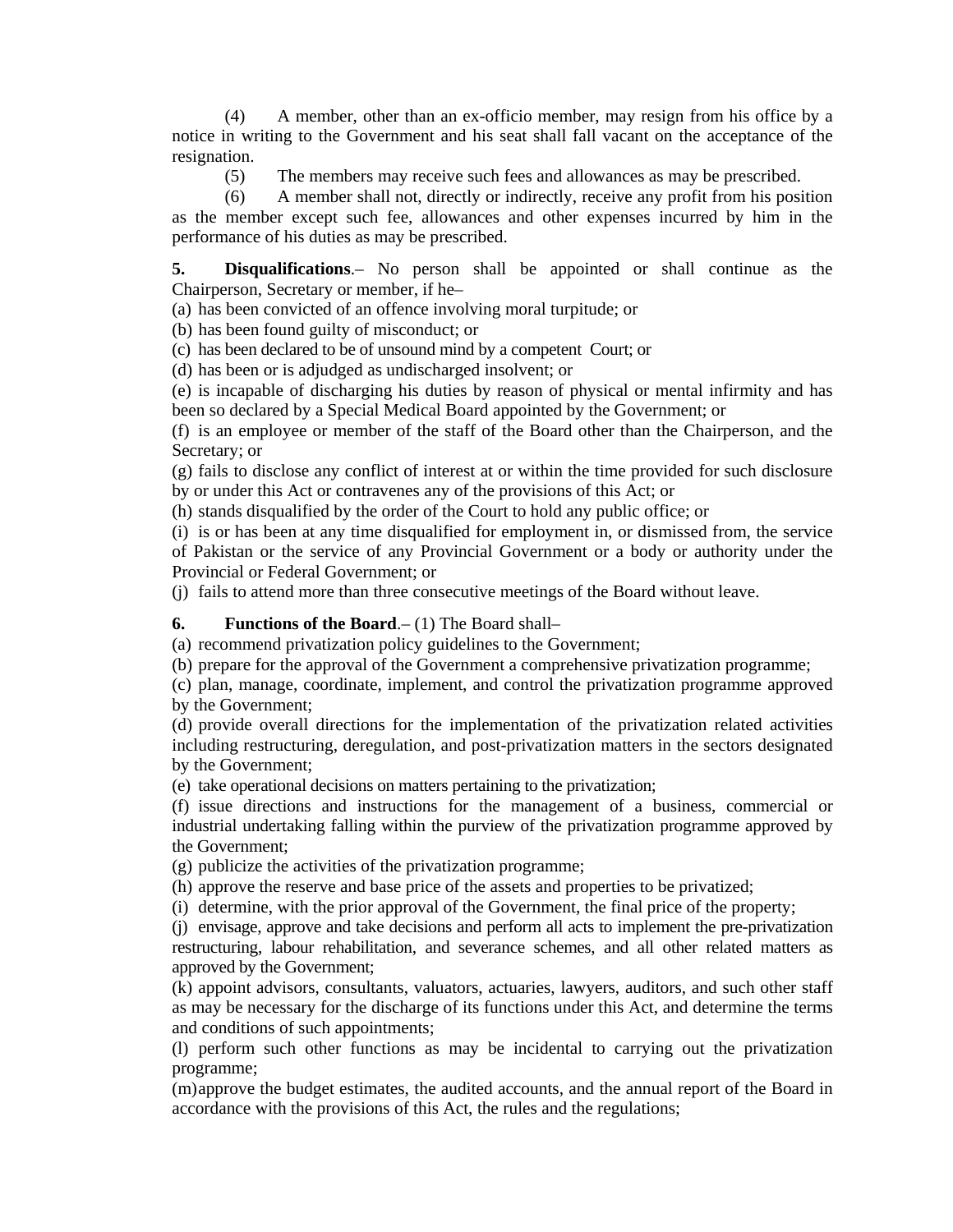(n) call for any information or direct any research to be made for the furtherance of the objective of this Act; and

(o) frame the regulations.

 (2) In the discharge of its functions, the Board shall be guided by such instructions on questions of policy as may be given to it by the Government or by an authority or officer authorized by the Government.

# **CHAPTER III**

# **MANAGEMENT AND ADMINISTRATION**

**7. Chairperson**.– (1) The Government shall appoint a Chairperson for a period not exceeding four years on such terms and conditions as the Government may determine.

(2) The Chairperson shall hold office during the pleasure of the Government.

 (3) The Chairperson may resign his office subject to three months' prior notice in writing to the Government or on payment of three months' pay in lieu of the notice.

(4) The Chairperson shall–

(a) be responsible for the day to day administration of the affairs of the Board; and

 (b) have such powers, including the powers of appointment, transfer, promotion, dismissal, and other matters affecting the staff and employees, as are assigned under this Act or are delegated by the Board or as may be prescribed.

**8. Secretary**.– (1) The Government shall appoint a Secretary of the Board for a period not exceeding three years on such terms and conditions as the Government may determine.

(2) The Secretary shall hold office during the pleasure of the Government.

 (3) Notwithstanding the expiration of the term, the Secretary shall continue to hold office on the same terms and conditions for a period of three months or till his successor enters upon office, whichever is earlier.

 (4) Nothing contained in this section shall preclude the Government from appointing the same person as Secretary.

 (5) The Secretary may resign his office subject to three months' prior notice in writing to the Government or on payment of three months' pay in lieu of the notice.

(6) The Secretary shall–

(a) perform such functions as are assigned to him under this Act; and

 (b) have such powers, including the powers of appointment, transfer, promotion, dismissal, and other matters affecting the staff and employees, as are delegated by the Board or as may be prescribed.

**9. Committees.**– The Board may constitute committees of its members and entrust them such functions and powers as it may deem fit.

**10. Meetings**.– (1) The Board shall regulate the procedure for its meetings.

 (2) A meeting of the Board shall be held at such time and place as the Chairperson or a majority of members may from time to time determine.

 (3) Members shall have reasonable notice of the time and place of the meeting and the matters on which a decision by the Board shall be taken in such a meeting.

 (4) The Chairperson shall preside over a meeting of the Board; and, in the absence of the Chairperson, the members present in the meeting may select an acting Chairperson for that meeting.

 (5) Seven members, including the Chairperson, shall constitute the quorum for a meeting of the Board.

 (6) The Board shall take decisions by the majority of its members present and voting, and in case of a tie, the person presiding the meeting shall have a casting vote.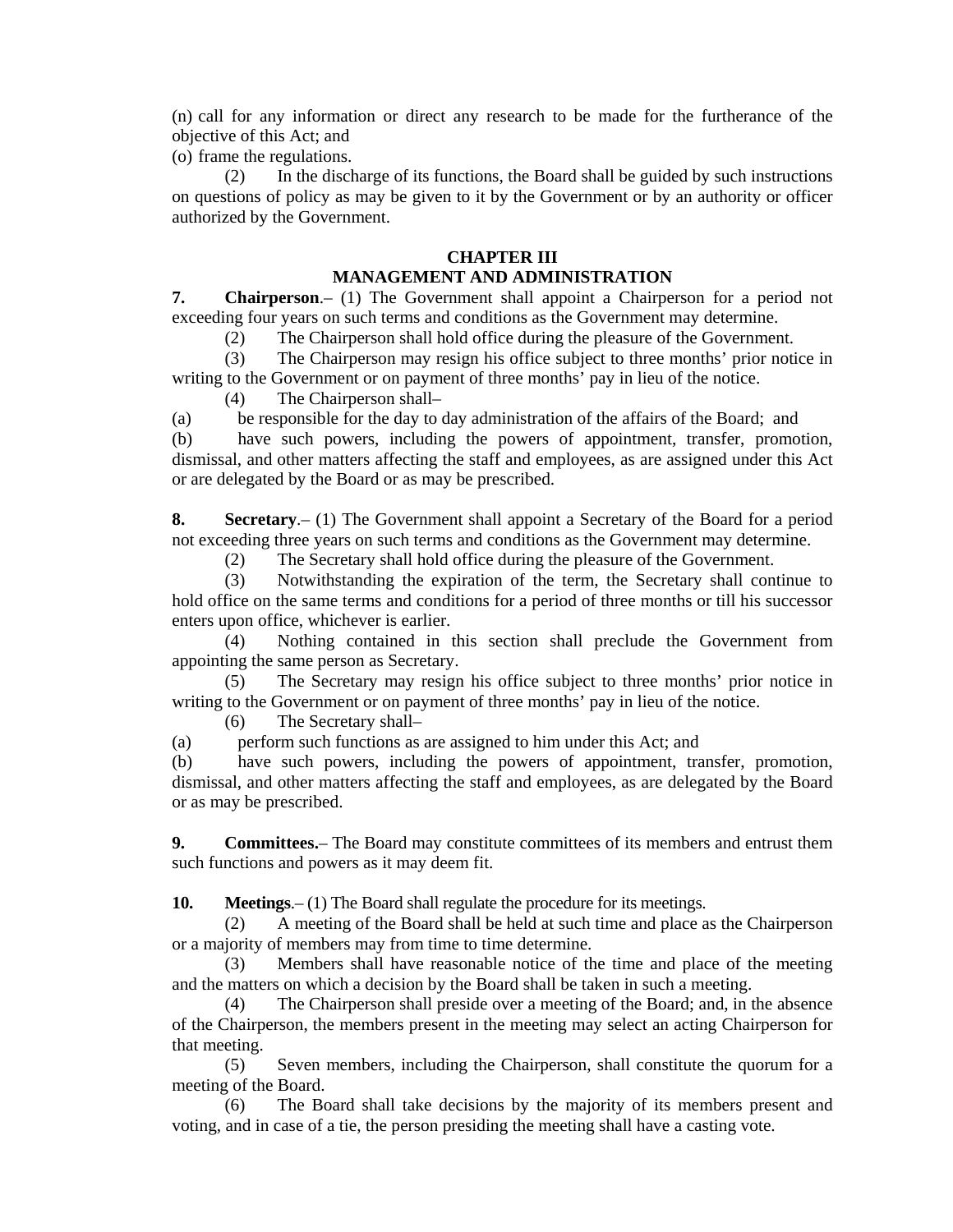(7) The Board shall cause minutes to be kept of proceedings of every meeting of the Board and of every meeting of a committee established by the Board. The decisions of the Board shall be recorded in writing and signed by the Chairperson.

 (8) The Secretary shall maintain a complete record of the minutes and the decisions of the Board in the prescribed manner.

 (9) The proceedings of a meeting of the Board shall not be invalid merely on account of any vacancy or defect in the constitution of the Board.

**11. Technical experts**.– The Board or any of its committees may invite any technical expert or other person possessing specialized knowledge of any subject or the representative of a Government institution for assistance in the performance of its functions.

**12. Delegation**.– The Board may, subject to such conditions and limitations as it may deem fit to impose, delegate any of its powers or functions to the Chairperson, Secretary, a committee, or one or more members, except the power to–

(a) make, amend or repeal regulations; or

 (b) approve the privatization policy standards, and procedures for the operation of the Fund; or

(c) constitute a committee or fill a vacancy in a committee; or

(d) approve the annual budget, audited accounts and the annual reports; or

 (e) appoint consultants, advisors and agents under section 14 and determine the terms and conditions of such employment.

**13. Staff.**– (1) The Board may employ persons who shall be paid such remuneration and allowances and shall hold their employment on such terms and conditions as may be prescribed and until so prescribed, as may be determined by the Board.

 (2) The employees of the Board shall hold office during the pleasure of the Board and shall be liable to such disciplinary action as may be prescribed.

**14. Advisors, consultants and agents**.– (1) The Board may employ any technical, professional and other agents, advisors and consultants including bankers, engineers, architects, valuators, accountants, auditors, lawyers, actuaries, assessors, auctioneers, and other persons to transact any business or to do any act required to be transacted or done in the exercise of its powers, the performance of its functions, or for better implementation of the purposes of this Act.

 (2) The Board shall determine the terms and conditions of the employment under sub-section  $(1)$ .

**15. Public servants**.– The Chairperson, Secretary, members, officers, employees and other persons authorized to perform or exercise any function or power under this Act or rendering services to the Board as agents, advisors or consultants shall be deemed to be public servants within the meanings of section 21 of the Pakistan Penal Code 1860 (XLV of 1860).

# **CHAPTER IV CONFLICT OF INTEREST**

**16.** Conflict of interest. – (1) For purposes of this section, the term member shall include the Chairperson and Secretary.

 (2) The pecuniary interest of the family or close personal or business associates of a member shall be considered as the pecuniary interest of the member.

(3) A member shall be in a situation of conflict of interest if–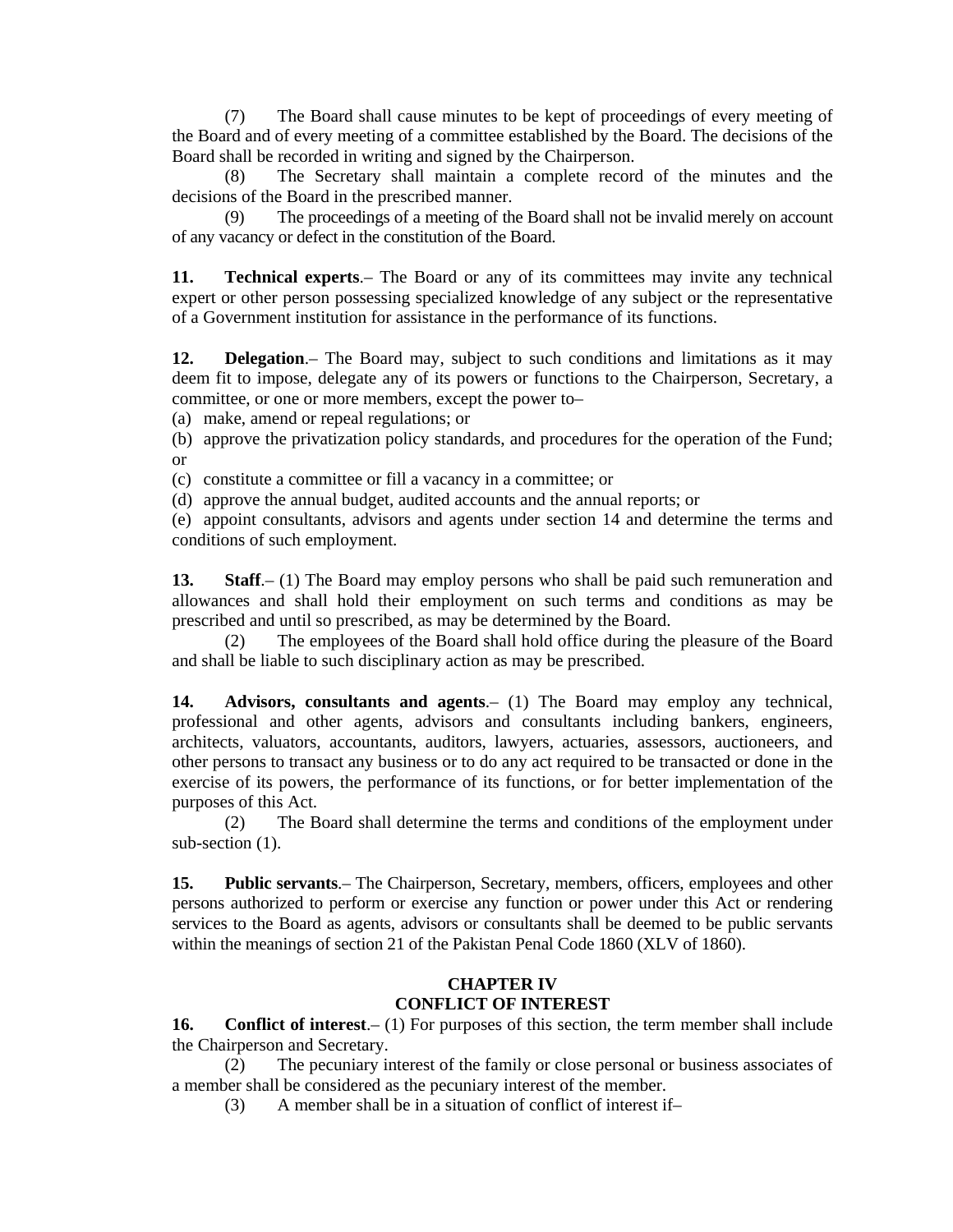(a) he is an employee or a paid consultant of a business entity that has, or of a trade association or business entity that has, a substantial interest in the privatization;

 (b) he owns, controls, or has, directly or indirectly, more than ten percent interest in a business entity that has a substantial interest in the privatization;

 (c) he receives more than twenty-five percent of his individual income from a business entity that has a substantial interest in the privatization;

 (d) not being an *ex-officio* member, he is in employment of any government in Pakistan, or a body managed or controlled by the Government, except as a teacher or academician in an institute of higher learning; and

 (e) his family, business partner or close personal associate is likely to benefit, either directly or indirectly, financially or otherwise, from his position on the Board.

 (4) A member shall report to the Board any conflict of interest as soon as he becomes aware of the conflict and, in any case, before the Board or a committee takes cognizance of the matter.

 (5) If a member is not certain about a situation of conflict of interest, he shall place the matter before the Board for advice and appropriate action.

(6) The decision of the Board as to the conflict of interest shall be final.

 (7) A member shall not take part in the proceedings of the Board or a committee in which any question of his conflict of interest is on the agenda.

 (8) The disclosure of conflict of interest and the decision of the Board shall be recorded in the minutes of the meeting.

**17. Disclosure of interest.** (1) If the Chairperson, Secretary, a member, staff or other employee, including an advisor, consultant, agent, actuary, valuator, lawyer, and auditor or the family of such a person has, direct or indirect, interest in any matter relating to privatization, such person shall forthwith disclose that interest to the Board and the Board may take such action as it may consider appropriate.

 (2) If a person present at a meeting of the Board or of a committee or his family or his professional or business partner or associate has direct or indirect interest in the subject matter under consideration in that meeting, he shall–

(a) forthwith disclose the interest; and

(b) withdraw from the meeting during the consideration of that matter.

**18. Prohibition of insider trading.** The provisions of Chapter III-A of the Securities and Exchange Act, 1969 (XVII of 1969) or any other law for the time being in force on the subject shall, as nearly as possible, apply to the members, employees, or any other person associated with the Board.

**19. Restrictions**.– (1) The Chairperson shall not, during his term of office, engage himself in any other service, business, vocation or employment in respect of or relating to privatization activity and before the expiration of two years thereof, enter into the employment of, or accept any advisory or consultancy relationship with, any person engaged in any sort of privatization.

 (2) The Chairperson, Secretary or a member shall not have any direct or indirect financial interest, or have any connection with any person engaged in privatization so long as he holds office and for a period of two years thereafter.

# **CHAPTER V FINANCIAL PROVISIONS**

**20. Board Fund**.– (1) There shall be established, for purposes of this Act, a Board Fund to be administered and controlled by the Board.

(2) The Board Fund shall consist of–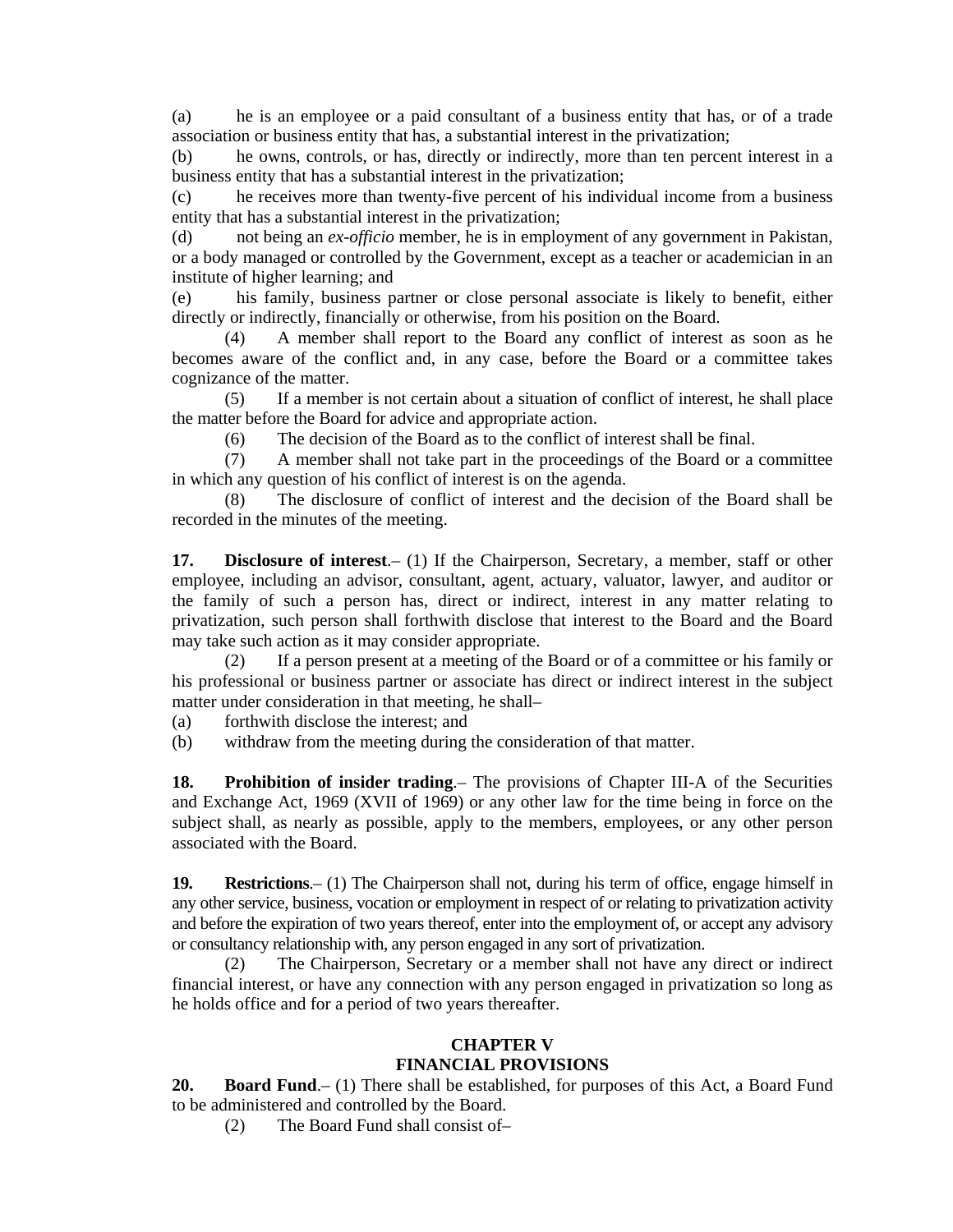(a) budgetary releases from the Government;

(b) grants, other than budgetary releases, from the Government;

 (c) sale proceeds till the sale proceeds are transferred to the Provincial Consolidated Fund of the Government in the prescribed manner;

(d) such apportioned sale proceeds as may be prescribed;

(e) supplementary contributions from privatization; and

(f) fees, charges, fines, confiscations, shares in profits, donations and gifts.

 (3) The Board shall meet its operational expenses from the Board Fund, except from the sale proceeds to be transferred to the Provincial Consolidated Fund.

 (4) It shall be the duty of the Board to conserve the Board Fund while performing its functions and exercising its powers under this Act.

**21. Budget**.– The Chairperson shall prepare annual budget comprising the likely incomes and expenses for the ensuing financial year and submit it to the Board for approval in the form and manner as may be prescribed.

**22. Bank accounts**.–The Board may open and maintain its accounts at such scheduled banks as it may, from time to time, determine in consultation with the Government.

**23. Accounts**.– (1) The Board shall maintain proper accounts and other records relating to its financial affairs including its income and expenditures and its assets and liabilities in such form and manner as may be prescribed.

 (2) As soon as may be, after the end of each financial year, the Board, in the manner prescribed, shall cause to be prepared for that financial year statements of account of the Board which shall include a balance-sheet and an account of income and expenditure.

**24. Audit**.– (1) The Auditor General of Pakistan shall annually audit the accounts of the Board.

 (2) The Government, in addition to the audit under sub-section (1), shall cause the accounts of the Board annually audited by a Chartered Accountant or a firm of Chartered Accountants.

**25. Annual report**.– (1) The Board shall, within three months of the close of a financial year, submit to the Government an annual report.

(2) The report shall consist of–

(a) the statement of accounts mentioned in section 23;

 (b) a comprehensive statement of the work and activities of the Board during the preceding financial year; and

(c) such other matters as may be prescribed and as the Board may consider appropriate.

 (3) The Government shall, within two months of receiving the report from the Board, give notice for laying the report in the Provincial Assembly of the Punjab and shall lay the report in the first available session of the Assembly.

# **CHAPTER VI PRIVATIZATION PROCESS**

**26. Privatization programme**.– Subject to the provisions of this Act, the Board shall prepare and, after approval by the Government, carry out the privatization programme in such manner and form as may be prescribed.

**27. Valuation of property**.– (1) The Board shall appoint or hire a valuation firm or agency for valuation of the property identified for privatization.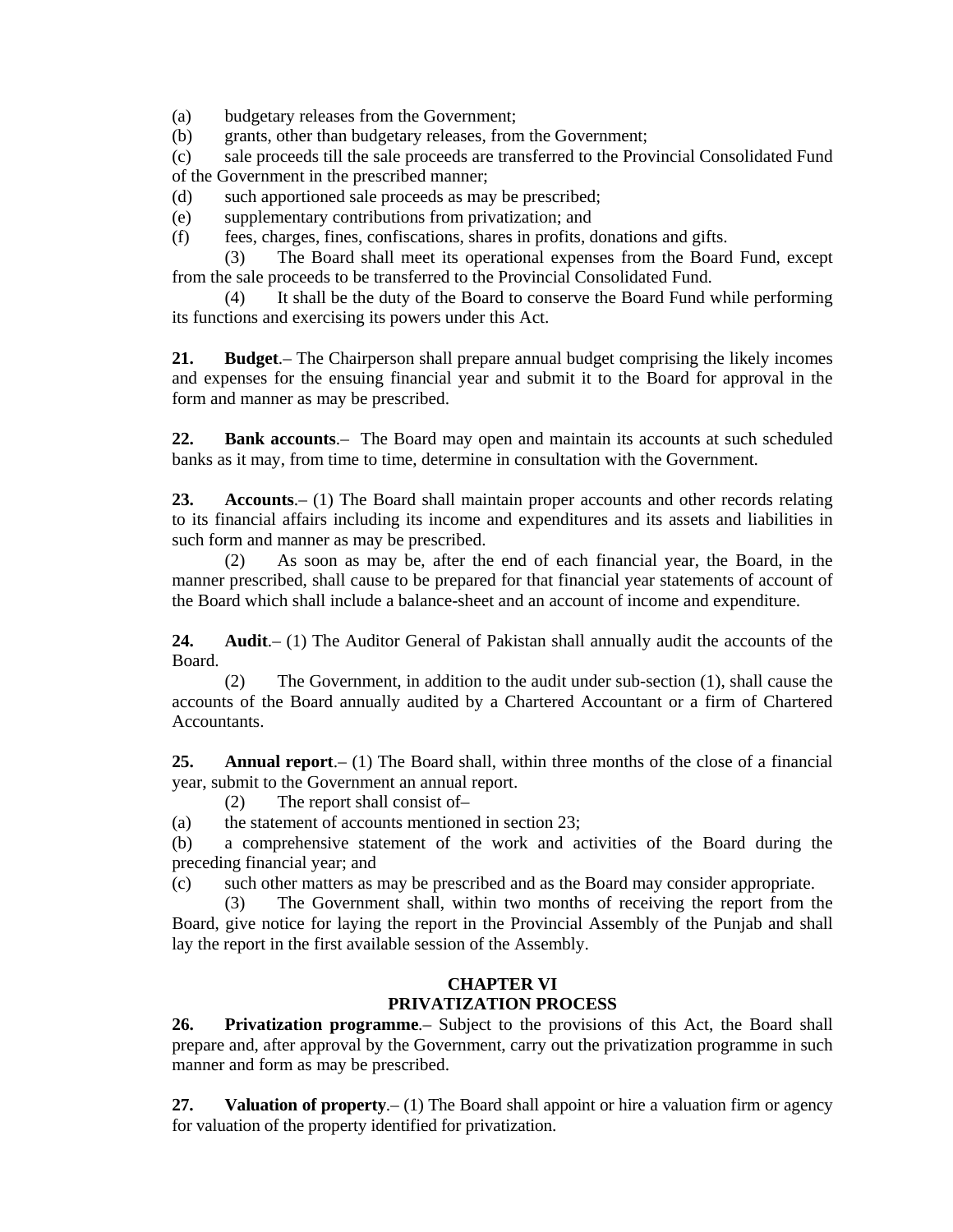(2) The valuator shall evaluate a property in the prescribed manner and submit the report to the Board.

 (3) The Board may take such action on the report as is considered necessary in public interest.

 (4) The Government may prescribe criteria and other terms and conditions for appointment or hiring of a valuation firm or agency.

**28. Modes of privatization**.– The Board shall carry out privatization, in accordance with the prescribed procedure, through any of the following modes–

(a) sale of properties or shares through public auction or tender;

(b) public offering of shares through a stock exchange; or

 (c) transfer of management or employee buyouts by management or employees of a Government owned enterprise.

**29. Advertisement of privatization**.– (1) The Board shall, in consultation with the Government, give notice of its intent to privatize a property.

 (2) The Board shall, for each proposed privatization, publish in at least two daily English and Urdu newspapers of national circulation, on at least two occasions not less than seven days apart, notice of the availability of the property for privatization and the salient terms and conditions of the proposed privatization.

 (3) The Board may, in public interest, advertise the proposed privatization in newspapers with international circulation.

 (4) The Board shall also publish all the processes of privatization including availability of the property for privatization on its website and website of the Government.

**30. Record of proceedings**.– The Board shall maintain a complete record of the privatization processes including that of proceedings of the auctions and sales.

**31. Power to enter**.– An employee, staff, officer, and member of the Board, generally or specially authorized, may enter, survey and measure any property under privatization, and may ascertain or demarcate the boundaries of any such property.

### **CHAPTER VII ADJUDICATION**

**32. Jurisdiction of High Court**.– Notwithstanding anything contained in any other law for the time being in force, the Lahore High Court shall exercise exclusive original civil and criminal jurisdiction–

 (a) to adjudicate and settle all matters related to, arising from or under or in connection with this Act;

(b) to adjudicate and settle all matters transferred to it pursuant to section 35; and

(c) to try offences punishable under this Act.

**33. Procedure and power in civil matters**.– (1) In exercise of its civil jurisdiction under this Act, the Lahore High Court shall–

 (a) follow the procedure, as nearly as possible, provided in the Code of Civil Procedure, 1908 (V of 1908); and

 (b) have all the powers vested in the Civil Court under the Code of Civil Procedure, 1908 (V of 1908).

 (2) Notwithstanding anything contained in sub-section (1), the Lahore High Court may, having regard to the facts of the case, follow the summary procedure, as nearly as possible, provided for in Order XXXVII of the First Schedule to the said Code.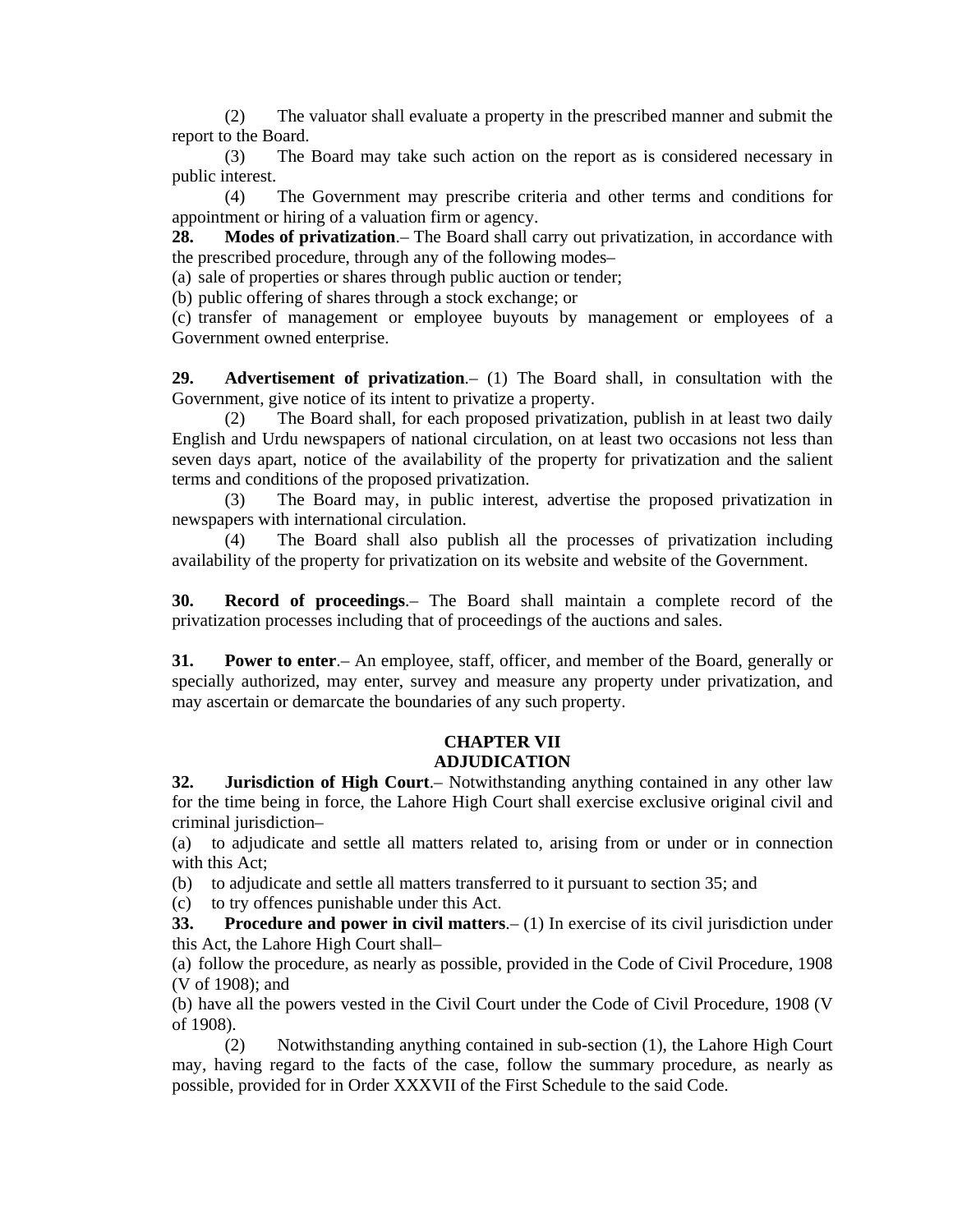**34. Procedure and power in criminal cases**.– In exercise of its criminal jurisdiction under this Act, the Lahore High Court shall–

 (a) in trial of all offences before it, follow the procedure contained in Chapter XXIIA of the Code of Criminal Procedure, 1898 (V of 1898); and

 (b) in addition to the powers already vested in it, exercise the powers as are vested in the Court of Sessions under the Code of Criminal Procedure, 1898 (V of 1898).

**35. Transfer of cases.**– (1) All legal proceedings whatsoever and matters related to or under or in connection with or arising from privatization, the privatization process or privatization programme pending on the commencement of this Act before any forum, tribunal or Court other than the Federal Shariat Court or Supreme Court of Pakistan, shall stand transferred to the Lahore High Court.

 (2) In respect of matters transferred to the Lahore High Court under sub-section (1), the Lahore High Court shall proceed from the stage at which the proceedings had reached immediately prior to the transfer and may not recall or rehear any witness and may adjudicate on the evidence already recorded or produced before the forum, tribunal or Court from which the proceedings were transferred.

**36. Offences and penalties**.– (1) A person who dishonestly commits a breach of the terms of any agreement, contract, guarantee or such other instrument or document executed by him in relation to privatization, shall, without prejudice to any other action which may be taken against him under this Act or any other law, be punishable with imprisonment of either description for a term which may extend to one year and shall also be liable to fine, and the High Court may order the person to deliver or make payment to the Board, any property or amount in respect of which any agreement, guarantee, instrument or document was executed.

 (2) A person who knowingly makes a statement or a declaration which is false in material respect at the time of privatization and obtains the subject matter of the privatization from the Board on the basis thereof, shall be guilty of an offence punishable with imprisonment of either description for a term which may extend to one year or with fine or with both.

 (3) A person who resists or obstructs, either by himself or on behalf of the judgment debtor, through the use of force or otherwise the execution of a decree, shall be punishable with imprisonment which may extend to one year or with fine or with both.

 (4) A person who obstructs the lawful access of an employee or staff of the Board to the property in accordance with section 31, shall be punishable with imprisonment which may extend to one year or with fine or with both.

 (5) Where the person guilty of an offence under this Act, is a company or other body corporate, the chief executive, by whatever name called, and any director or officer of the company involved shall be deemed to be guilty of the offence and shall be liable to be proceeded against and punished under this Act.

 (6) An offence under this Act shall be non-cognizable and compoundable by or under the authority of the Board.

 (7) The Lahore High Court shall not take cognizance of an offence under this Act unless the Board or an authorized person has filed a written complaint against a person.

**37. Appeal**.– (1) Any person, the Board or the Government, aggrieved by a final order, judgment, decree or sentence, passed by a single Judge of the Lahore High Court may, within thirty days of such order, judgment, decree or sentence, prefer an appeal which shall be heard by a larger Bench of the said Court.

 (2) Any person, the Board or the Government, aggrieved by a final order, Judgment, decree or sentence passed by a larger Bench of the Lahore High Court may, within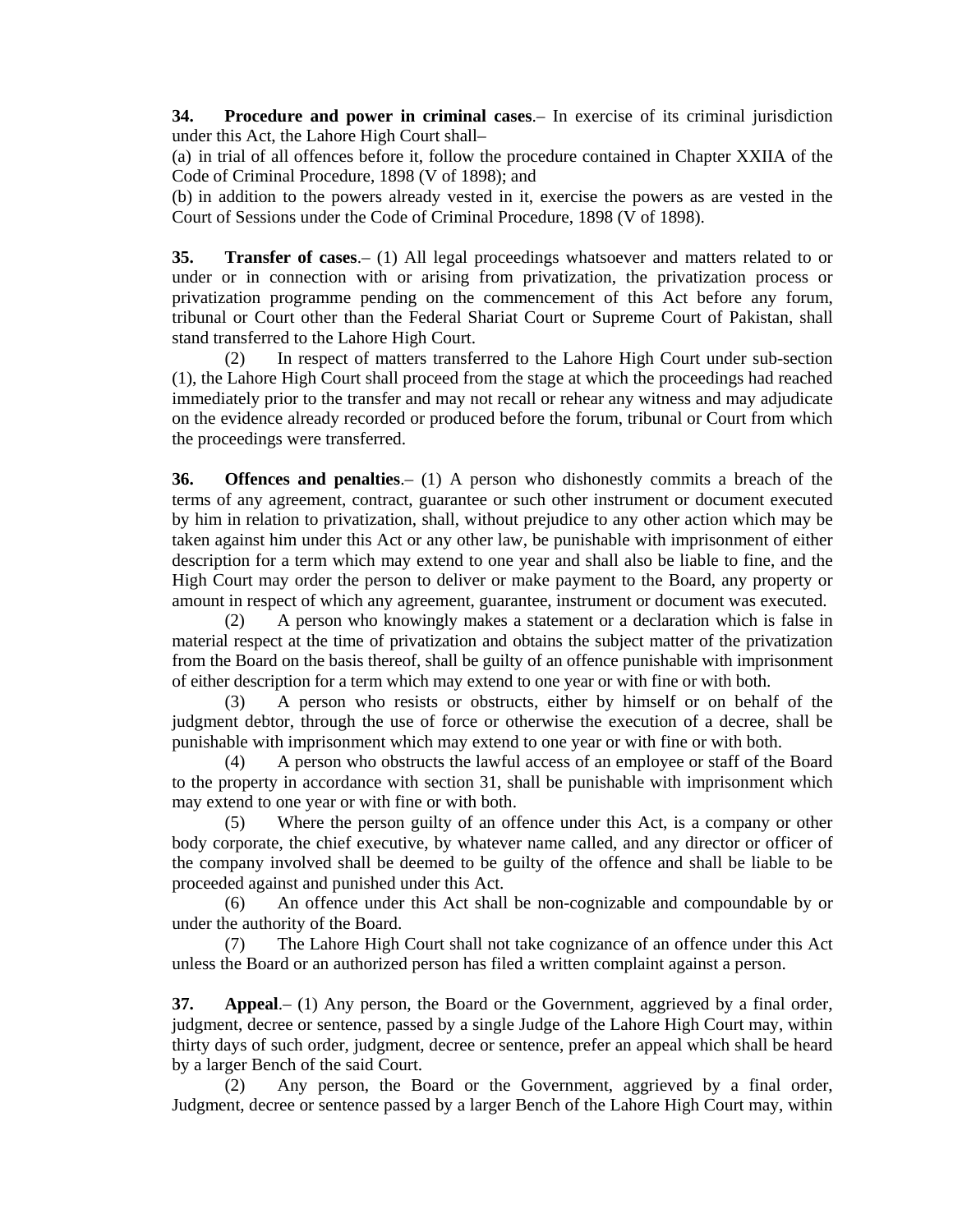thirty days of such order, judgment, decree or sentence, prefer an appeal to the Supreme Court of Pakistan.

 (3) No appeal, review or revision shall lie from any interlocutory order of the Lahore High Court.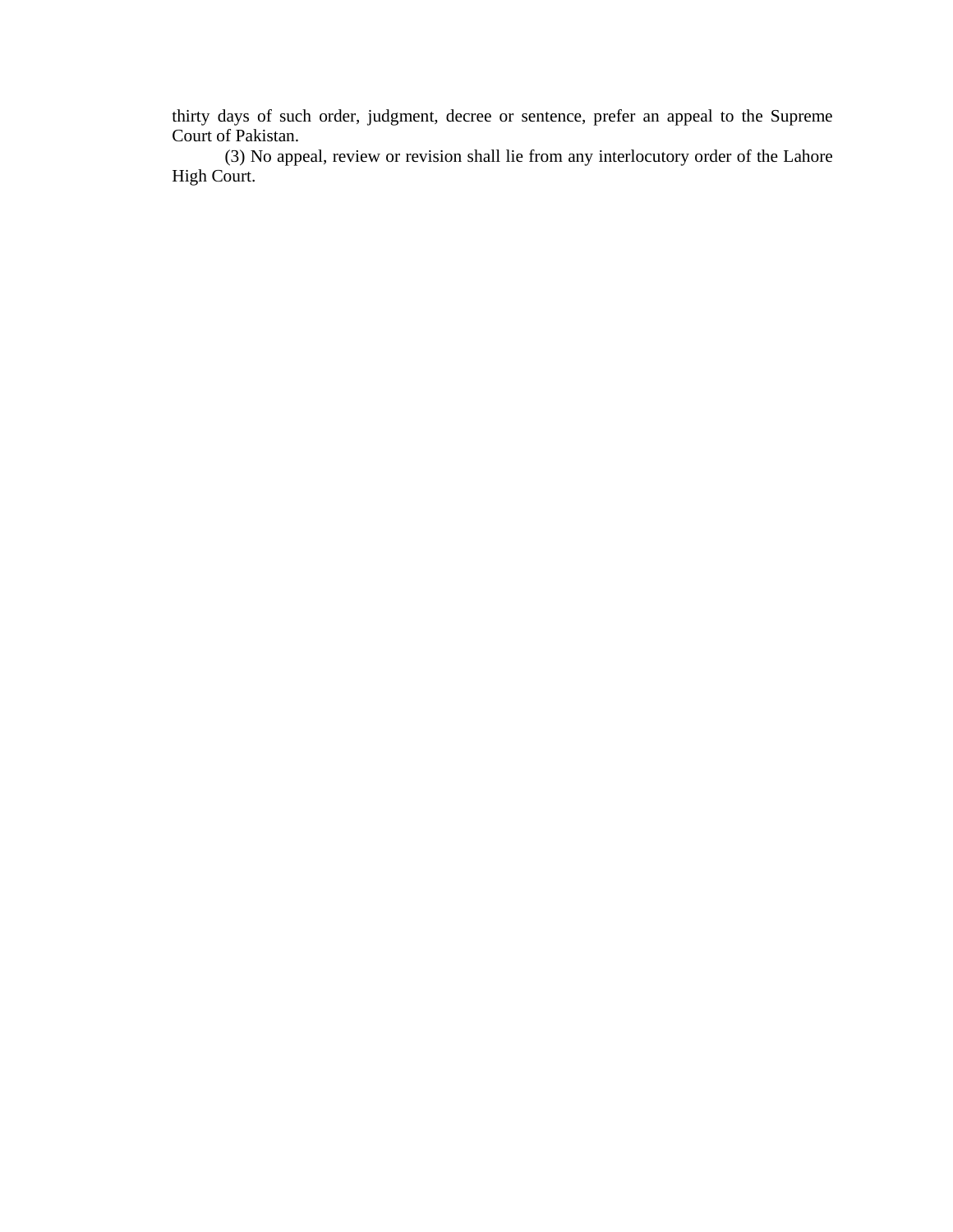# **CHAPTER VIII REGULATORY AND OTHER PROVISIONS**

**38. Extent of transfer of property**.– Notwithstanding anything contained in this Act, the Government shall not privatize any property except to the extent of its title, right, interest or share in such property.

**39. Directions by the Board.**– (1) Any enterprise which is approved by the Government as eligible for privatization shall–

(a) carry out any directions in writing issued by the Board;

(b) keep up to date business records and books of accounts;

 (c) not perform any action that would result in the assets of the enterprise being lost or wasted;

 (d) not incur any liability other than in the ordinary course of business without the prior written approval of the Board;

 (e) not give any person information other than in the ordinary course of business which might confer any advantage on that person or a potential buyer; and

(f) refrain from taking any action, which may cause industrial unrest.

 (2) The Board, shall after approval under sub-section (1), take all steps including change of management which are necessary for initiating and completing the privatization in accordance with sound commercial principles and practices conducive to efficiency and economy.

**40. Information**.– (1) The Board may call for any information required by it for carrying out the purposes of this Act from any person involved, directly or indirectly, in privatization activities or any matter incidental or consequential thereto.

 (2) If any person, who is liable to provide the required information called by the Board, fails to provide such information to the Board, he shall be liable to such action as may be prescribed.

**41. Fidelity and immunity**.– (1) The Chairperson, Secretary, members, consultants, officers, or other employees of the Board shall make such declaration of fidelity and secrecy as may be prescribed.

 (2) No suit, prosecution or other legal proceedings shall lie against the Government, Board, Chairperson, Secretary, members, consultants, officers or other employees of the Board in respect of anything done or intended to be done in good faith under this Act.

**42. Power to make rules**.– The Government may, by notification, make rules for carrying out the purposes of this Act.

**43. Power to make regulations**.– (1) Subject to the provisions of this Act and the rules, the Board may frame regulations for exercising its powers and carrying out its functions under this Act.

 (2) Without prejudice to the generality of the foregoing power, the regulations may provide for all or any of the following matters–

(a) mode and manner of valuation of the properties or assets to be privatized;

 (b) qualifications and amount of the service charges or evaluation fees to be paid to the valuators;

 (c) qualifications, powers, functions, fees, and allowances for appointment as advisor, consultant, legal advisor, counsel, valuator, actuary, auditor, and other assignments;

 (d) qualifications and terms and conditions of service of the Staff and method of recruitment;

(e) time, place, and manner in which meetings of the Board shall be held;